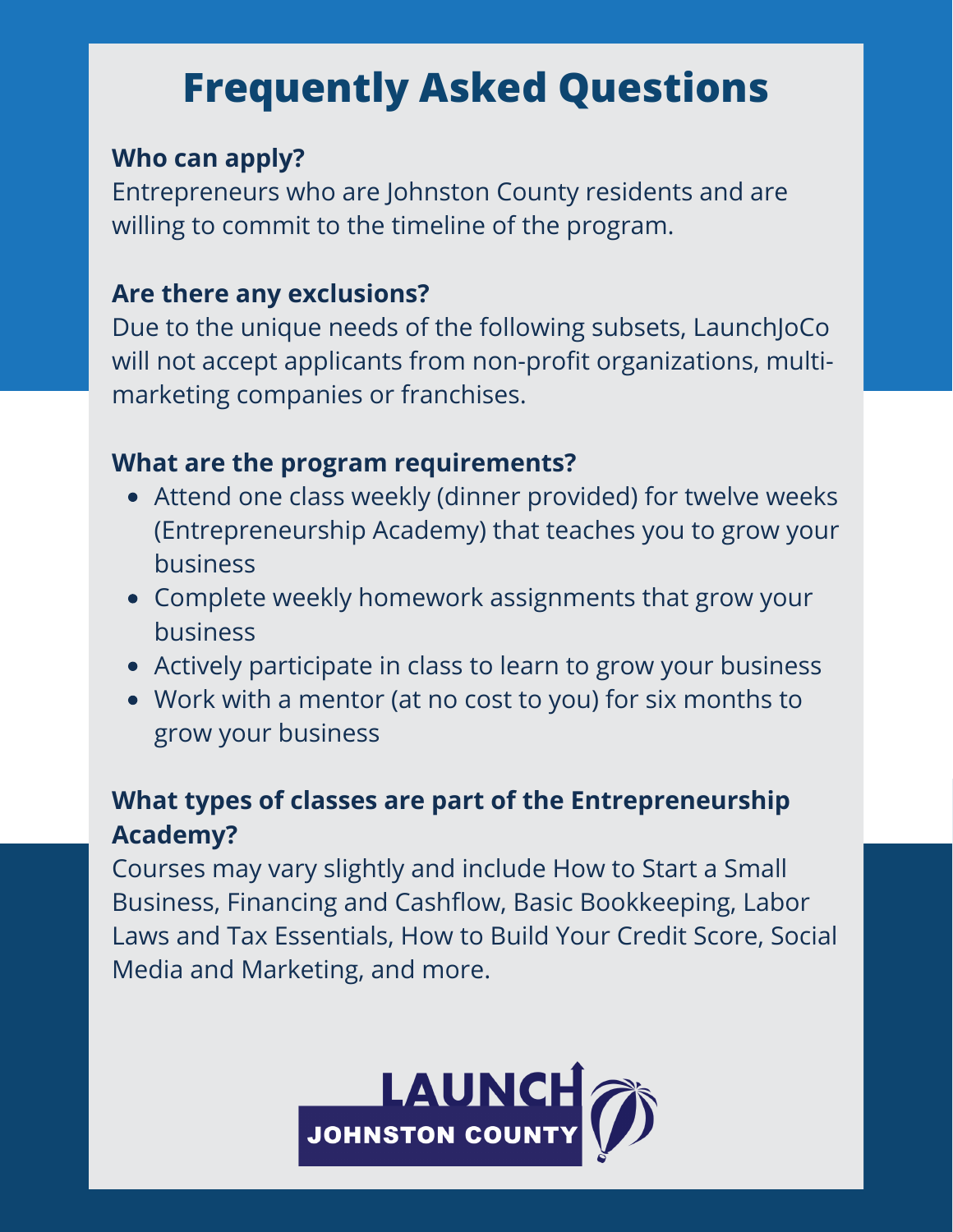## **Frequently Asked Questions**

#### **What is the timeline for LaunchJoCo 2022?**

- Applications will be accepted through October 31, 2021.
- Virtual Interviews will occur early November and notification of acceptance into the program will be the week of Thanksgiving.
- Kickoff will be January 18, 2022, at the Clayton Center.
- Courses will run every Tuesday evening from 5:30 -9:00 (this includes your dinner time) from 1/25/22 – 4/12/22.
- Graduation and Mentorship culminate on May 3, 2022.

#### **Will this be a live course?**

This program will be best offered in a live format. Currently, we are planning to offer the courses live at the JCC Small Business Center. Contingency plans will be made for a virtual format as well.

#### **Is this for new businesses or existing businesses?**

LaunchJoCo has been designed for individuals who have a business that they are actively working in or making strides to open. Often entrepreneurs build the business and work in it more than they work on it. This program is also relevant for a young company that wants to strengthen their business by learning best practices and filling the gaps of steps missed during the first years of operation.